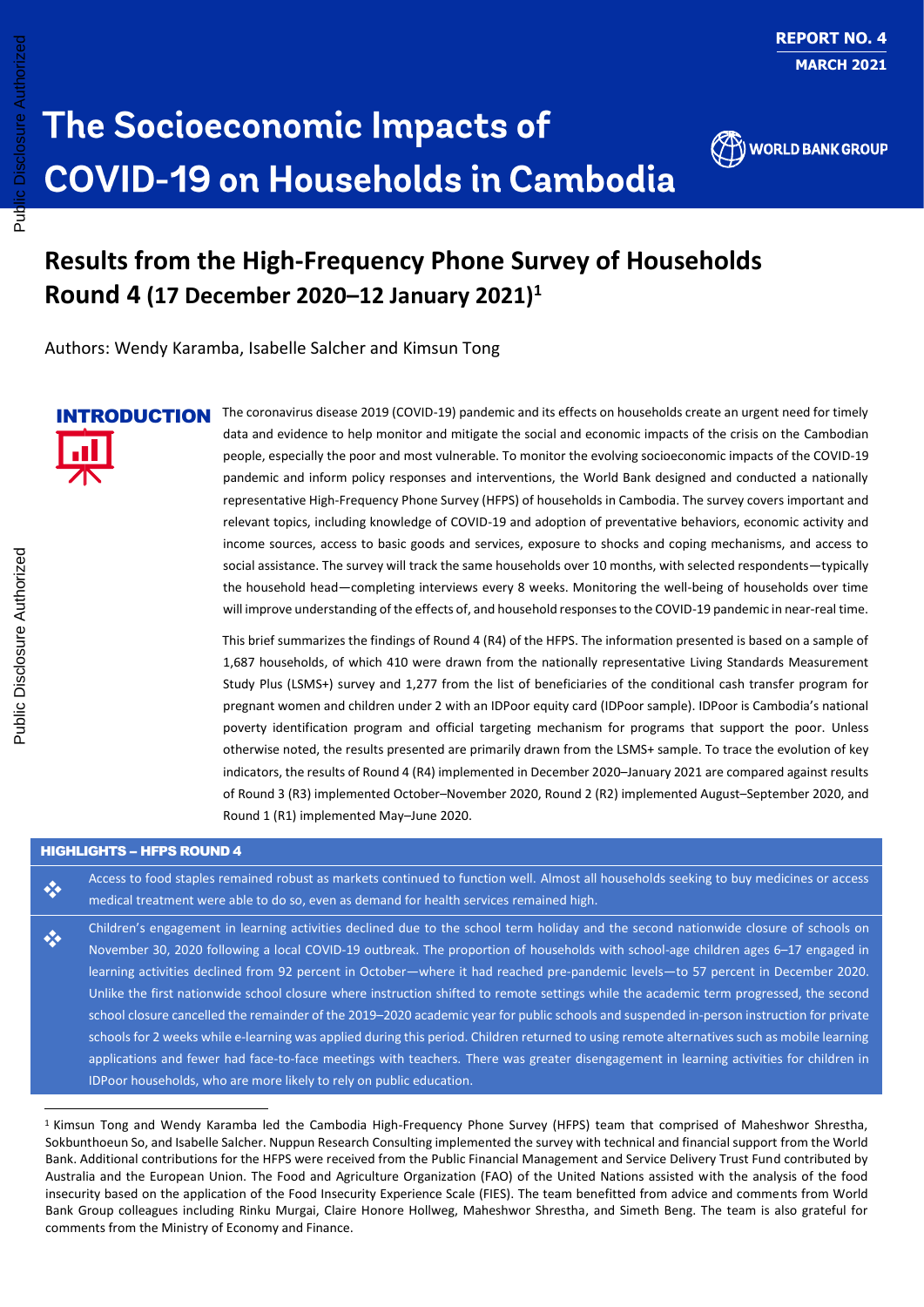- 72 percent of respondents were employed in December, thereby reaching similar levels as in May and August 2020 but remaining below its pre-pandemic level when 82 percent of respondents were working. Seasonality is the primary reason earners stopped working. ❖
- The negative impacts of the COVID-19 pandemic on non-farm family businesses remain substantial with weak consumer demand driving the losses in business revenues. In December, more than half of households operating non-farm businesses (58 percent) reported having made "less" or "no revenues" relative to the previous month. Although there was a significant reduction in the share of non-farm business households reporting having made "less" or "no revenues" since May (81 percent), there was no further reduction since October (54 percent). ❖
- While the share of households reporting declines in household income have slowed since May 2020, about 1 in 2 households continued to report that their household income had declined relative to the last survey. Slowing declines in labor income and the provision of the government's cash relief transfers to assist poor and vulnerable households during COVID-19 appear to have helped mitigate some of the losses. ❖
- Since the launch of the nationwide COVID-19 relief transfer program in June 2020, there has been a marked increase in the share of IDPoor households receiving social assistance from the government, mostly in the form of cash transfers. By December 2020, 93 percent of eligible IDPoor households had received relief cash transfers and most of them had received multiple payments. ❖
- While an increasing share of households received government assistance since May 2020, an increasing share of households have had to borrow, delay payment obligations and take on additional income-generating activities to cope with the COVID-19 crisis. ❖
- Around 60 percent of households perceive that their current well-being and economic status is lower compared to the previous year, but fewer report a decline relative to June 2020–when the government expanded its social assistance program. Beneficiary households of the relief cash transfers perceive the program to have positively contributed to their economic well-being. ❖
- Food insecurity remained unchanged between October and December. Among the LSMS+ sample, the prevalence of moderate-or-severe food insecurity was 17 percent in December, which includes 0.5 percent of the population affected by severe food insecurity. This is compared to 17 percent of moderate-or-severe and 0.7 percent of severe food insecurity in October. Among IDPoor households, there was a statistically insignificant (at the 95 percent confidence interval) decline in the prevalence of moderate-or-severe food insecurity from 39 percent in October to 34 percent in December. ❖

### ACCESS TO BASIC NECESSITIES

FOOD STAPLES



MEDICINE



**Despite the COVID-19 pandemic, markets remain functional and able to supply basic necessities.** Since May 2020 (Round 1), almost all households regardless of poverty status and area of residence were able to buy rice, fish/meat, and vegetable/fruit when needed in the 7 days preceding the surveys. Access to medicine and health services has also remained nearly universal throughout the duration of the COVID-19 pandemic. Nearly all households that tried to purchase medicine in the 7 days preceding the surveys were able to do so, even as the share of households demanding medicines increased and remained high since May [\(Figure 1\)](#page-2-0). Similarly, nearly all households that needed medical treatment since the previous survey rounds (or pre-COVID-19 outbreak for Round 1) were able to access medical services even as demand continued to be high [\(Figure 2\)](#page-2-1). While the need for medical treatment is higher in rural areas, there are no disparities by gender of the respondents nor by poverty status of the household. Access is universally high regardless of which households required medical treatment.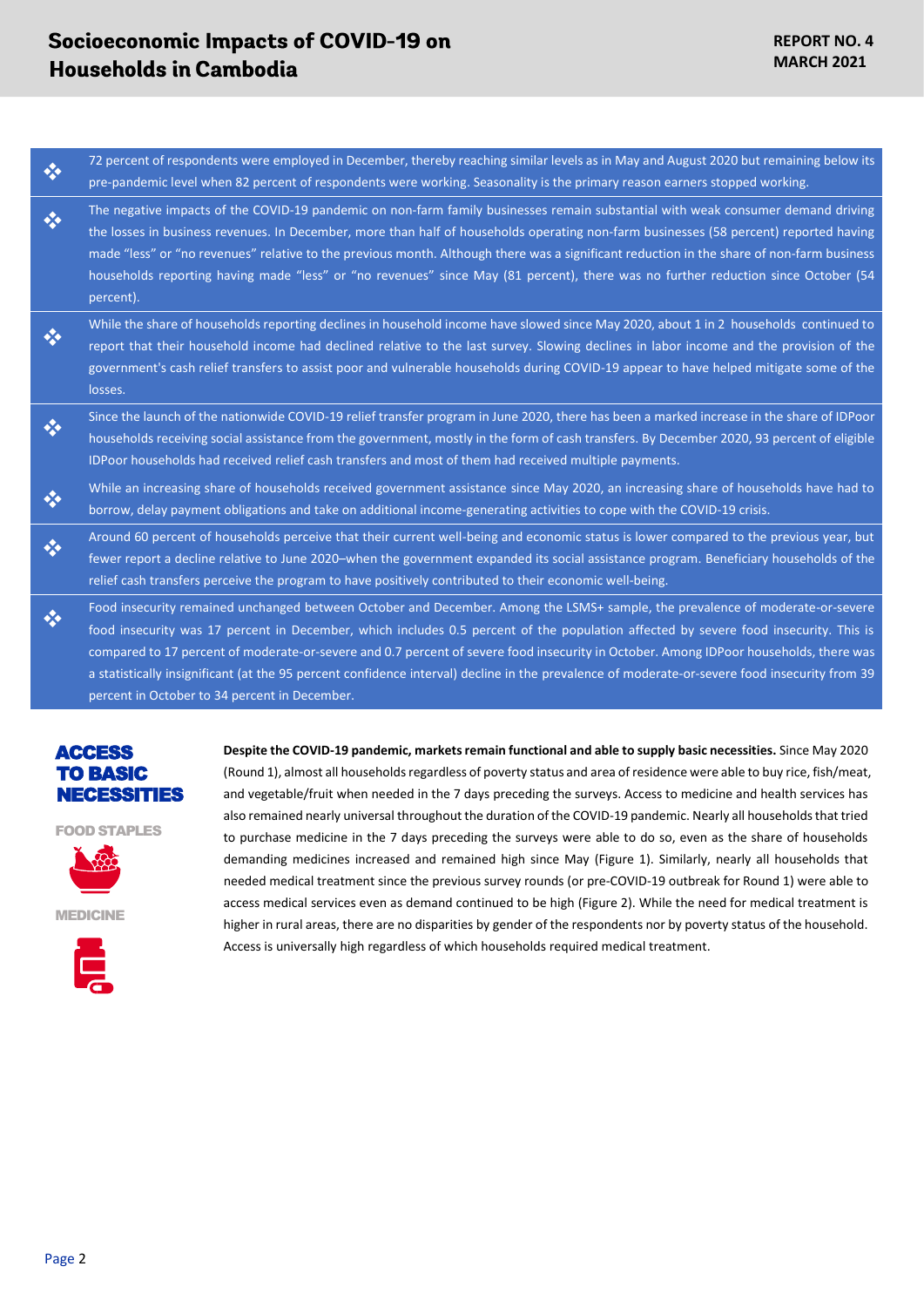<span id="page-2-0"></span>

**Figure 1: Households able to buy medicine in the last 7 days**

<span id="page-2-1"></span>**Figure 2: Households needing and able to access medical treatment since the last round**



#### SCHOOLING



**A second nationwide closure of schools was put in effect in November in response to a local COVID-19 outbreak.** The second nationwide school closure came shortly after all schools had reopened for in-person instruction. Schools throughout Cambodia reopened on November 2, 2020 for the first time since March when the first nationwide school closure was instituted. Soon after, on November 30, 2020, all schools across the country were shuttered according to a new directive of the Ministry of Education, Youth and Sport (MoEYS) issued on November 29, 2020 to curb a local outbreak of COVID-19. Public schools concluded the 2019–2020 academic year early while private schools suspended in-person instruction for 2 weeks while applying e-learning during this period. Grade 12 classes—that were preparing students to sit for the national high-school examination in December—could continue depending on the level of risk for COVID-19 transmission the high school faced. Following a school break in December/January, public schools commenced the 2020–2021 academic year on January 11, 2021 and private schools started reopening on January 4, 2021.

**Before the second nationwide closure, Cambodia followed a three-phase approach to school reopening.** On March 16, 2020, MoEYS directed the closure of all schools nationwide in response to the COVID-19 pandemic. Students were required to continue their studies remotely with the aid of technology while the country took a phased approach to reopening schools. After a five-month period of school closures, Phase 1 of school reopening commenced in August 2020. During Phase 1 of school resumption, a handful of international private schools located in the cities of Phnom Penh, Battambang, and Siem Reap were permitted to reopen provided they followed the highest safety standards set out by the Ministry of Health to prevent the spread of COVID-19. Phase 2 of school resumption was applied on September 7, 2020, allowing some public and private schools—kindergartens, primary and secondary schools—to resume operation. Schools from grades 9 to 12 could reopen across the country, while schools of all grade levels could only reopen in low-risk provinces. On November 2, 2020, all schools across the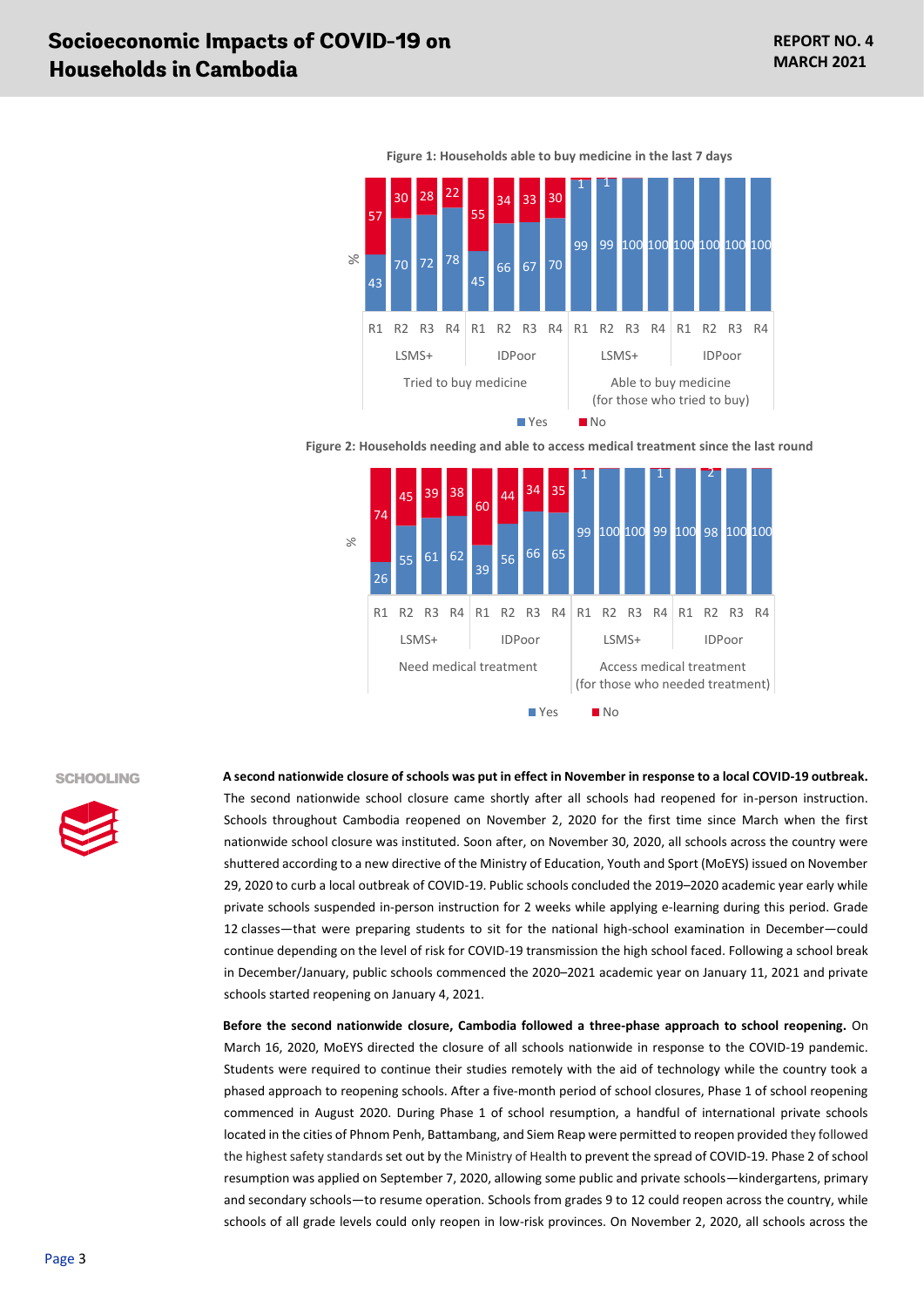country reopened as part of Phase 3. All public and private schools ranging from preschools to high schools were allowed to resume in-person instruction.

**The second school closure and school term holiday—which coincided with Round 4 of the HFPS—reduced children's engagement in learning activities.** The proportion of LSMS+ households with school-age children (ages 6–17) engaged in learning activities dropped to 57 percent in December 2020, after having risen from 62 percent in May, to 75 percent in August, and 92 percent in October during the phased resumption of in-person instruction [\(Figure 3\)](#page-3-0). Pre-pandemic levels had been reached in October, when Phase 2 of school resumption was under effect. In December, slightly fewer households with school-age children participated in educational activities compared to May, when schools were also closed nationwide but the academic year was in progress with e-learning being applied. The closure of school reduced learning opportunities for children in IDPoor households even more dramatically, likely due to a greater reliance on public schooling which concluded early. In December 2020, only 33 percent of IDPoor households with school-age children reported that their children engaged in learning activities in the past 7 days, compared with 57 percent of LSMS+ households with school-age children (which capture the overall population of households) [\(Figure 3\)](#page-3-0). Despite schools being closed in both periods, only half as many IDPoor households with school-age children engaged in learning activities in December than in May (68 percent). This may be due to the fact that the academic year had concluded among public schools rather than due to a lack of remote learning opportunities.

<span id="page-3-0"></span>

**Figure 3: Children engaged in education or learning activities in last 7 days**

**With schools temporarily closed for in-person instruction, some households returned to remote learning alternatives.** The proportion of households with school-age children using mobile learning applications rose by 25 percentage points since October to 35 percent in December 2020 [\(Figure 4\)](#page-4-0). There also has been a slight increase in the proportion of households with school-age children watching educational television programs, from 3 percent in October to 7 percent in December. Fewer households met with teachers in December (Round 4) than during the phased resumption of in-person instruction (Round 2 and Round 3). In December, the proportion of households with school-age children that met with teachers was 31 percent compared with 86 percent in October and 66 percent in August. In December, IDPoor households with school-age children were equally likely to have met with teachers and watched educational television programs as LSMS+ households but were less likely to have used mobile learning applications and completed assignments.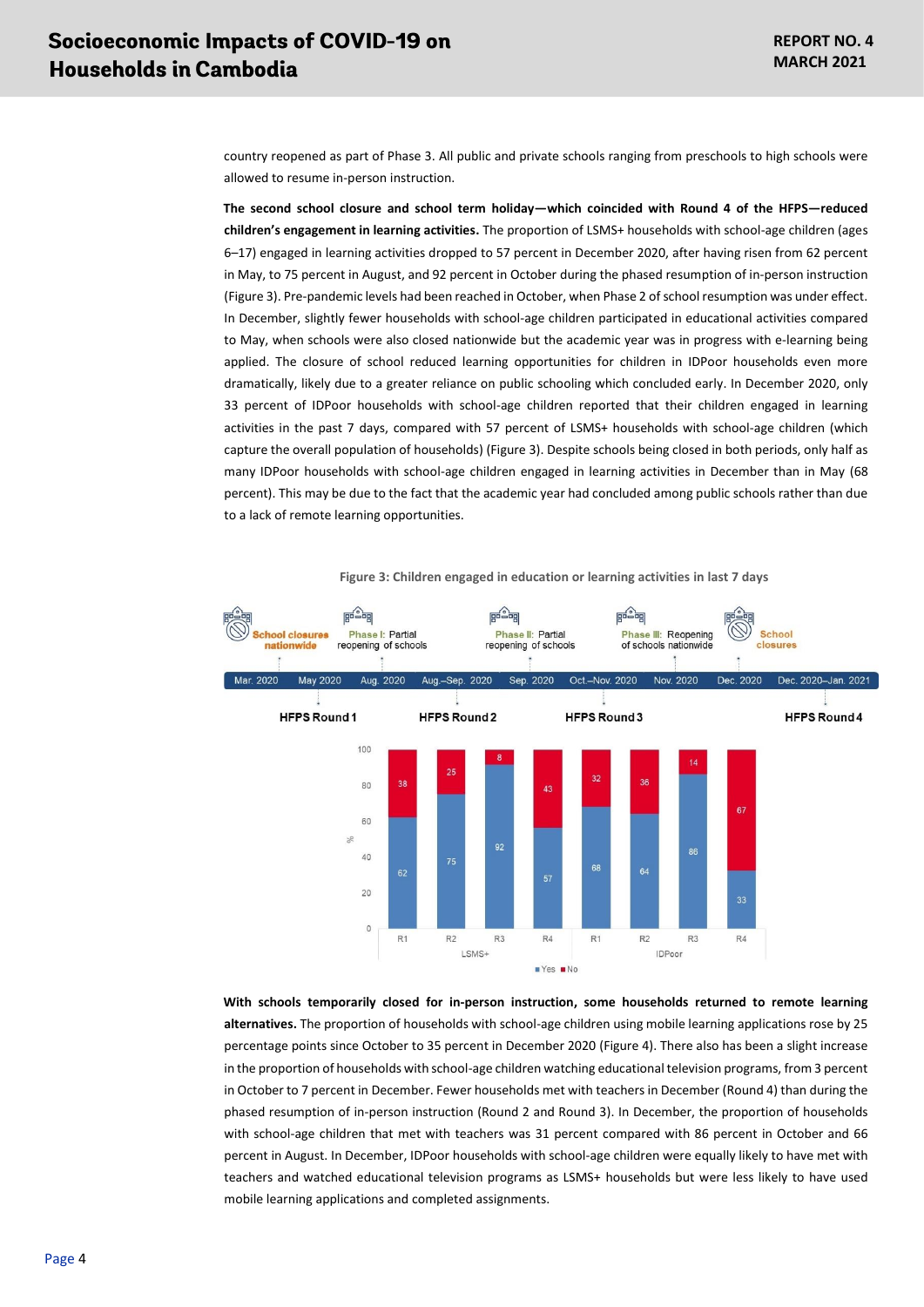<span id="page-4-0"></span>

**Figure 4: Children engaged in education or learning activities in last 7 days**

**School closures disproportionately affected learning activities of the most vulnerable students.** While school closures are a logical solution to enforce social distancing within communities, they disrupted learning opportunities of children in households in the bottom 40 percent of the income distribution ("poorest") more than in the top 60 percent ("richer"). After the participation gap in learning activities between the poorest and richer households had begun to close as schools reopened, it rose from a 6 percentage point gap in October to a 14 percentage point gap in December [\(Figure 5\)](#page-4-1). While this could be attributed to the early conclusion of the school year due to nationwide school closures, this could also signal that children in richer households are more likely to attend private schools which had not concluded the school year. In December, school-age children in the poorest households were half as likely to have met with a teacher in the week preceding the survey than those in richer households. In contrast, the poorest households were more likely to have met with a teacher than richer households in August (Round 2) and October (Round 3). Although the poorest and richer households were equally likely to use mobile learning applications in December, usage of mobile learning applications was considerably higher among richer households since March when schools first closed at the onset of the global pandemic. In May, 66 percent of richer households with school-age children reported using mobile learning applications compared to only 48 percent of the bottom 40 percent with school-age children.



<span id="page-4-1"></span>**Figure 5: Households with school-age children engaged in education or learning activities in last 7 days**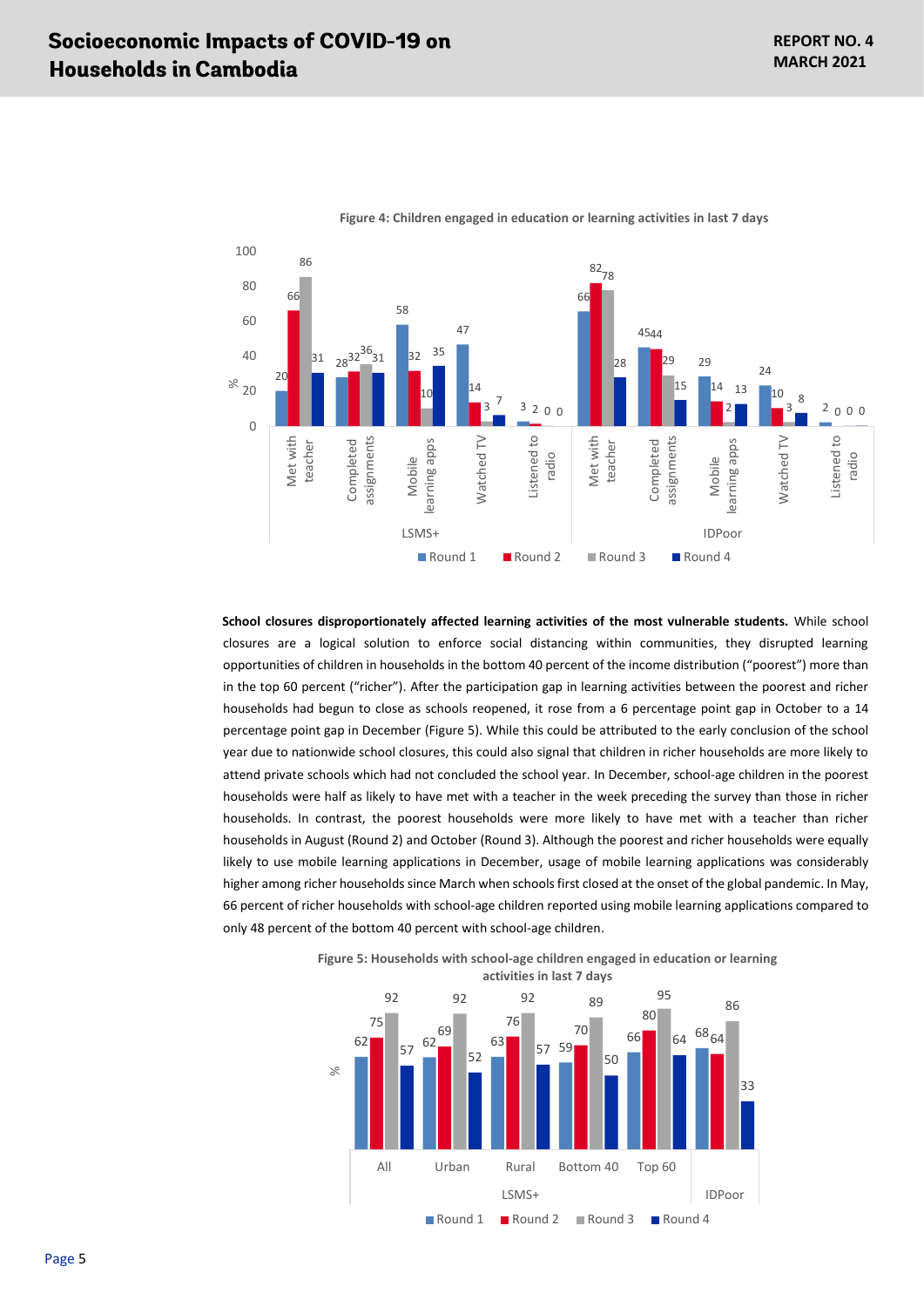### EMPLOYMENT PATTERNS AND **HOUSEHOLD** [INCOME](#page-5-0)



EMPLOYMENT **STATUS** 



**Employment has yet to return to pre-pandemic levels**. Prior to the COVID-19 outbreak 82 percent of respondents were working. Following the onset of the pandemic, 71 percent of respondents were working in May and this remained relatively unchanged until October when there was a further decline in employment to 65 percent [\(Figure](#page-5-0)  6). Employment increased back to 72 percent in December. Of those currently working, 94 percent worked in the same job as in the previous round, and only 6 percent switched jobs. The share of respondents who stopped working since the last round has remained at around 10 percent since May [\(Figure 6\)](#page-5-0). Seasonality in farming (33 percent) and seasonality in employment (23 percent) are the primary reasons earners had stopped working. Possibly due to the recent local outbreak, the share of respondents who stopped working due to COVID-19 related business closures rose to 12 percent, reaching similar levels as in August but remaining below levels reported in May (40 percent). Employment for the main earners in IDPoor households has continuously increased since May. Seasonality was the primary reason the main earner in IDPoor households stopped working since the last round.

<span id="page-5-0"></span>



■ Currently working (same job since last round)

<span id="page-5-1"></span>**Figure 7: Changes in sales revenues in non-farm household businesses relative to last month**



**The negative impacts of the COVID-19 pandemic on non-farm family businesses remain substantial.** More than 1 in 2 (58 percent) non-farm household businesses continued reporting earning "less" or "no revenues" relative to the month prior in December 2020 [\(Figure 7\)](#page-5-1). This is compared to 81 percent in May, 64 percent in August, and 54 percent in October. Meanwhile, the share of households reporting their business revenues "stayed the same" doubled between May and December. Note, about one-third (30–32 percent) of LSMS+ households and one-tenth (12–13 percent) of IDPoor households operate a non-family business. The share of households operating a nonfarm family business has remained relatively unchanged among LSMS+ and IDPoor households. However, there have been shifts in sector. After rising to around 80 percent in August and October, the share of businesses that were in retail returned to its May level of 67 percent in December. In turn, more businesses were in manufacturing and personal services. Household businesses in urban areas and in the top 60 percent of the income distribution were more likely to report less or no revenues.

**Weak consumer demand continues to drive revenue losses for non-farm family businesses.** Having fewer or no customers, as reported by 81 percent of households operating a non-farm business, is the primary reason for not generating revenue. Lower demand is disproportionately affecting household businesses operating in urban areas, households in the top 60 percent of the income distribution, and households headed by a woman.

INCOME



**While widespread reductions in household income continue irrespective of poverty status or area of residence, there are signs of slowdown with fewer households experiencing declines.** In Round 4, about 1 in 2 households (48 percent) experienced declines in income between October and December [\(Figure 8\)](#page-6-0). This compares to 51 percent in Round 3 that experienced declines between August and October, 63 percent in Round 2 that experienced declines between May and August, and 83 percent in Round 1 that experienced declines between the COVID-19 outbreak and May. With households reporting an average reduction in total household income of 41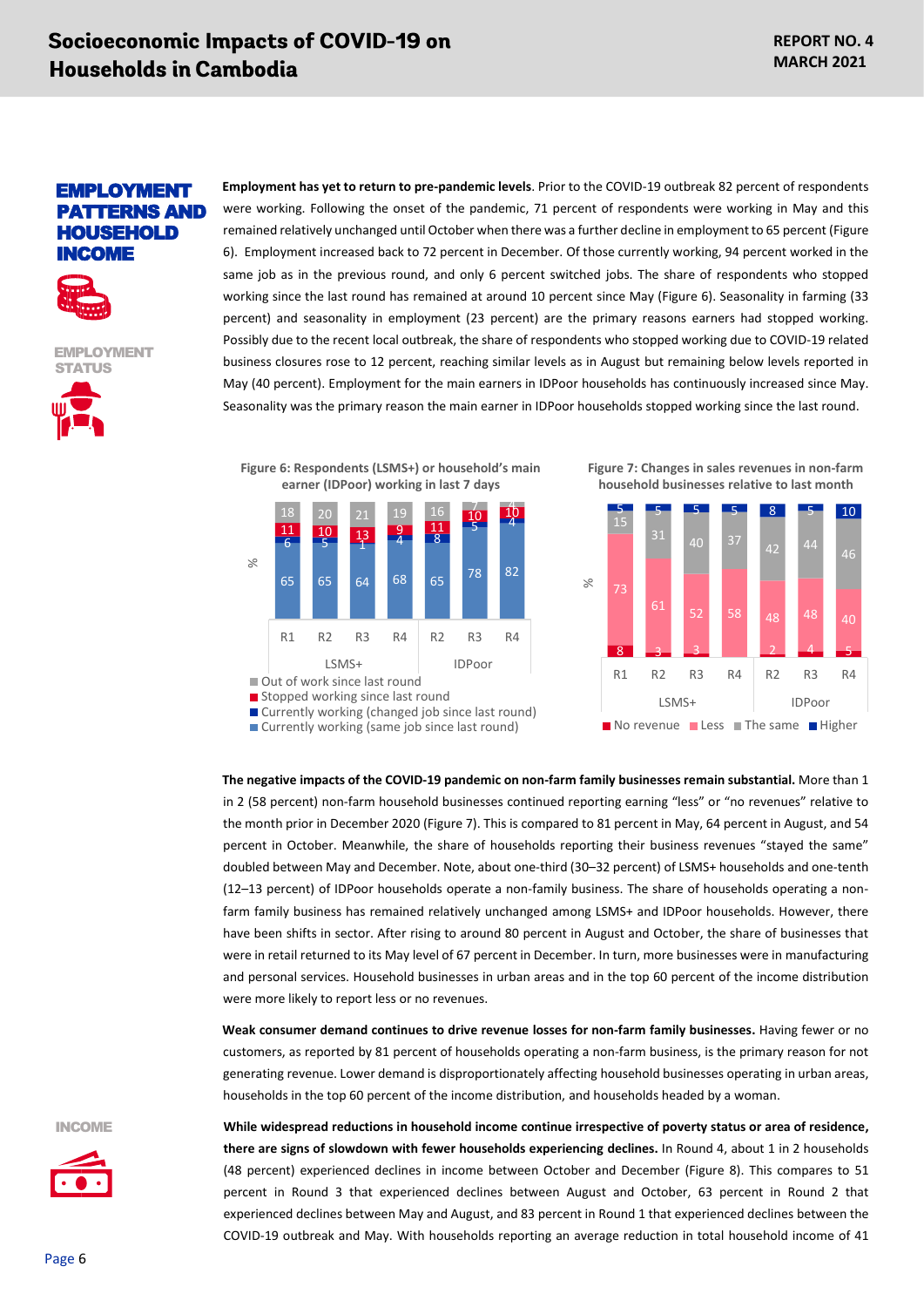percent in Round 2, 39 percent in Round 3, and 40 percent in Round 4, the amount of income loss is assumed to be considerable.

**Fewer households report that labor income had decreased since the previous round**, suggesting slowdowns in the share of households experiencing declines compared to the onset of the COVID-19 pandemic. Yet, one-third of households reported a reduction in income from wage employment or family farming between October and December, while 1 in 2 households reported lower income from non-farm family businesses. Incomes from remittances and family or non-family assistance also fell since the previous round, but a smaller share of households draw their income from these sources. Increased assistance from the government and nongovernmental organizations (NGOs) also might have helped moderate losses in household income. Among households that had received such assistance in the last 12 months, 70 percent reported that their income from this source "stayed the same" between October and December in Round 4. About 70 percent also reported that income from this source "stayed the same" between August and October in Round 3. This came after 42 percent reported an increase between May and August in Round 2, which coincided with the launch of the COVID-19 relief cash transfer program. This represented a 10-fold increase from May (4 percent).



<span id="page-6-0"></span>**Figure 8: Changes in total household income since** 

<span id="page-6-1"></span>**Figure 9: Changes in total household income since November 2019**



**A higher share of households report experiencing reductions in household income relative to the previous year in November 2019 than those that report experiencing increases.** Around 1 in 2 households (51 percent) reported that their household income had declined relative to the previous year in November 2019 [\(Figure 9\)](#page-6-1). These households reported an average reduction in income of 43 percent. In contrast, only one-quarter of households (22 percent) reported an increase in total household income since November 2019. These households reported incomes were 28 percent higher on average. For many households, household income fell largely due to shocks to labor income (farm and non-farm). Households experiencing a reduction in these income sources reported that these sources decreased by 40 to 45 percent on average since November 2019. Remittances were also negatively impacted, but the share of households sourcing their livelihoods from remittances is relatively small (10 percent). Most households derive their livelihoods from wage employment (69 percent), family farming (51 percent) and non-farm family businesses (35 percent). Among households deriving income from social assistance, there has been a striking increase in assistance received from the government or NGOs—likely following the launch of the COVID-19 relief transfer program and increased support from NGOs during the pandemic. Fewer IDPoor households reported that their income declined relative to November 2019 [\(Figure 9\).](#page-6-1)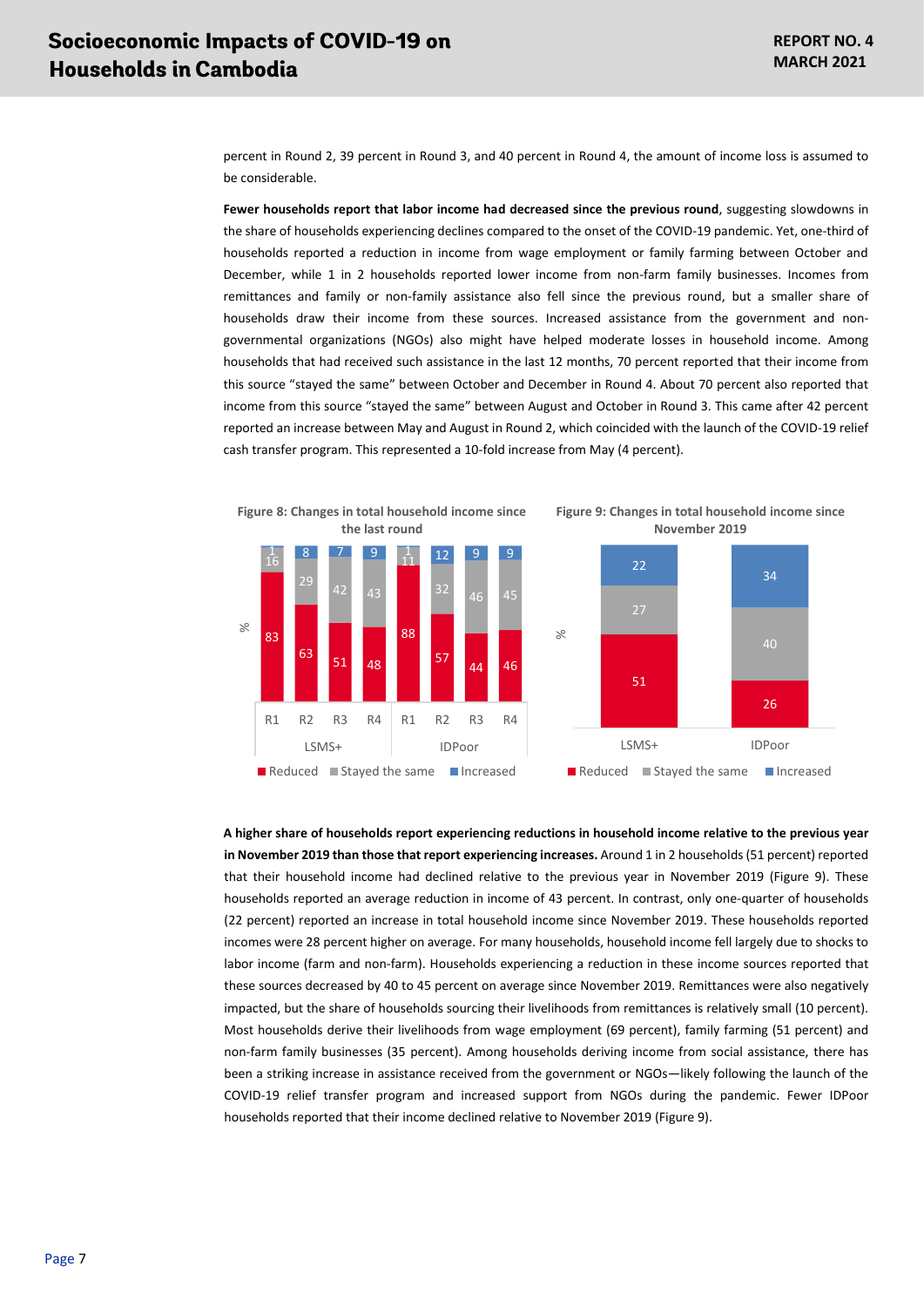

**Figure 10: Changes in income by source since November 2019**

### PRECEIVED WELL-BEING [AND COPING](#page-7-0)

**Perceived household well-being and economic status have deteriorated in recent months as well as relative to the previous year.** Compared to the previous year in November 2019, 60 percent of households perceive their well-being and socioeconomic status to have fallen, while 30 percent perceive it to have stayed the same [\(Figure](#page-7-0)  11). This indicates that the COVID-19 pandemic has hit households hard and that disruptions to employment and livelihoods have led to a perceived deterioration in well-being. However, compared to a more recent period in June 2020, fewer households reported a perceived reduction in well-being and socioeconomic status. Only 46 percent of households in Round 4, perceived their well-being and status to have decreased compared to June [\(Figure 11\)](#page-7-0). On the one hand, this signals that perceived well-being and status continued to deteriorate for some households, either due to COVID-19 or other factors such as the flooding experienced in October. On the other hand, social assistance provided by the government starting in June 2020 might have helped slow down this reduction.

<span id="page-7-0"></span>

**Figure 11: Changes in household well-being and economic status**

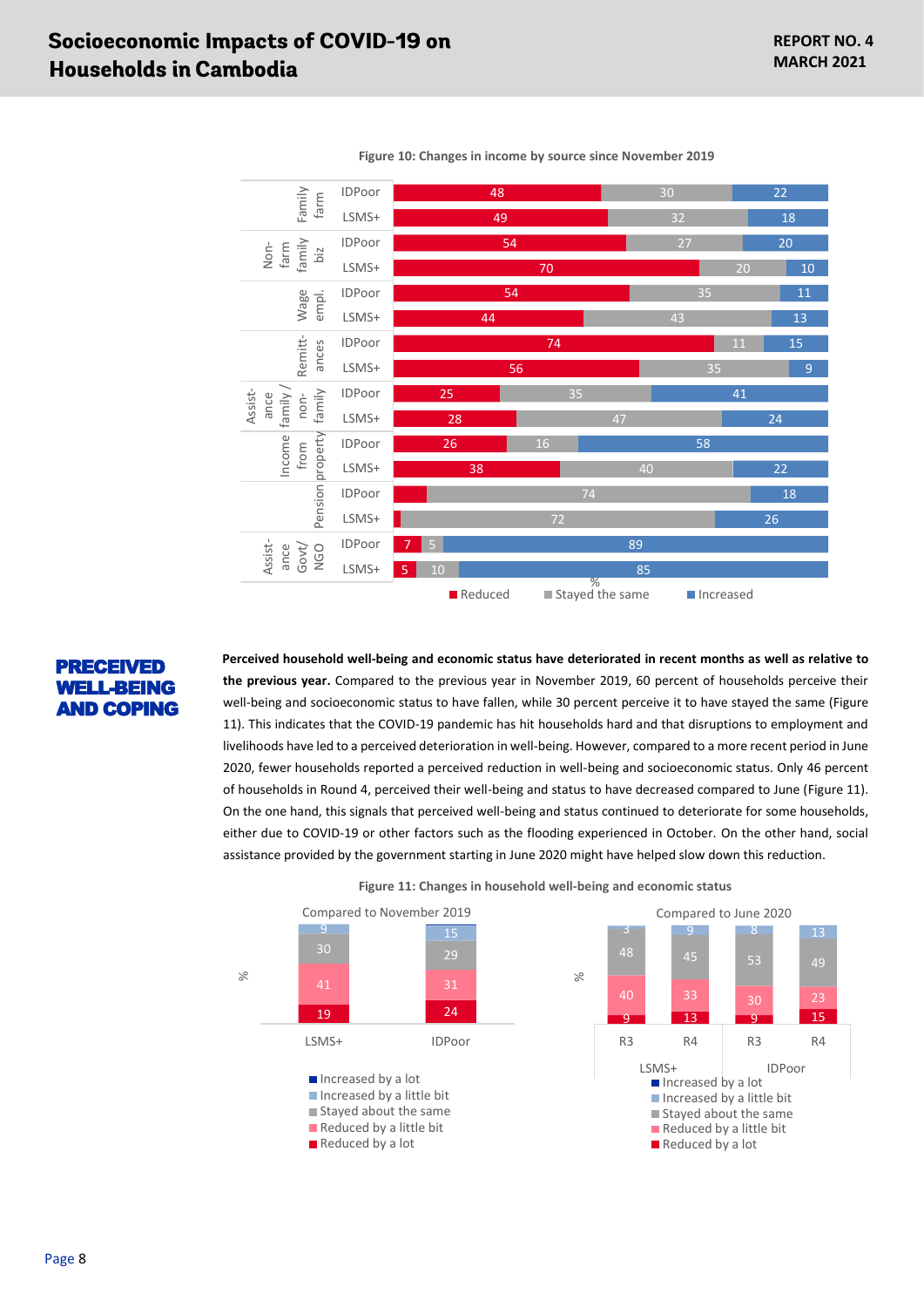IDPoor sample with valid equity card

**Households have employed a variety of coping strategies during COVID-19, but are increasingly borrowing, delaying payments, and finding supplemental work in addition to getting social assistance.** In the early period of the pandemic (Round 1), the most common coping strategies consisted in reducing food and non-food consumption, purchasing on credit, and borrowing from friends and family [\(Figure 12\)](#page-8-0). These coping strategies were more commonly adopted among IDPoor households. For instance, 86 percent and 72 percent of IDPoor households with a valid equity card had to reduce their food and non-food consumption, respectively, compared with 68 percent and 59 percent of LSMS+ households. While these coping strategies remained the most commonly used during the pandemic, an increasing share of households took out loans from a financial institution, delayed payments of financial obligations, or engaged in additional income-generating activities by December (Round 4). At the same time, there was a striking increase in the share of households that had received government assistance. Moreover, more households received assistance from NGOs although to a lesser extent compared to government assistance.

**Figure 12: Actions adopted by households in response to COVID-19 crisis**

LSMS+ sample

<span id="page-8-0"></span>

Take pay advance from… Assistance from friends &… Children took on chores Assistance from NGO Sell harvest in advance Sale of assets Loan from financial institution Additional income generation Delay payment obligations Assistance from government Borrow from friends & family

SOCIAL **SISTANCE**  **On June 24, 2020 Cambodia launched a nationwide cash relief program to support poor and vulnerable households during the COVID-19 pandemic.** The program provides cash transfers to households identified by the government as part of the Identification of Poor Households Program, known as "IDPoor." The program is a temporary measure intended to alleviate the economic hardships that the poor and vulnerable face because of COVID-19. The government initially intended to provide cash payments to households covered under the IDPoor program for 7 months (June–December 2020). As the pandemic continued, the Prime Minister announced that the relief program would be extended until March 2021. In June 2020, Prime Minister Hun Sen had announced that the program would spend US\$25 million a month to support IDPoor households and would benefit around 560,000 families.<sup>2</sup> In December, the government had spent US\$30.7 million to support more than 680,000 households (2.7 million people). 3

<sup>2</sup> Associated Press. June 24, 2020. "[Cambodia to provide cash to poor hit by COVID-19 outbreak.](https://apnews.com/article/ca47d4dee81894783f463ea977aae689)"

<sup>&</sup>lt;sup>3</sup> The Ministry of Social Affairs, Veterans and Youth Rehabilitation.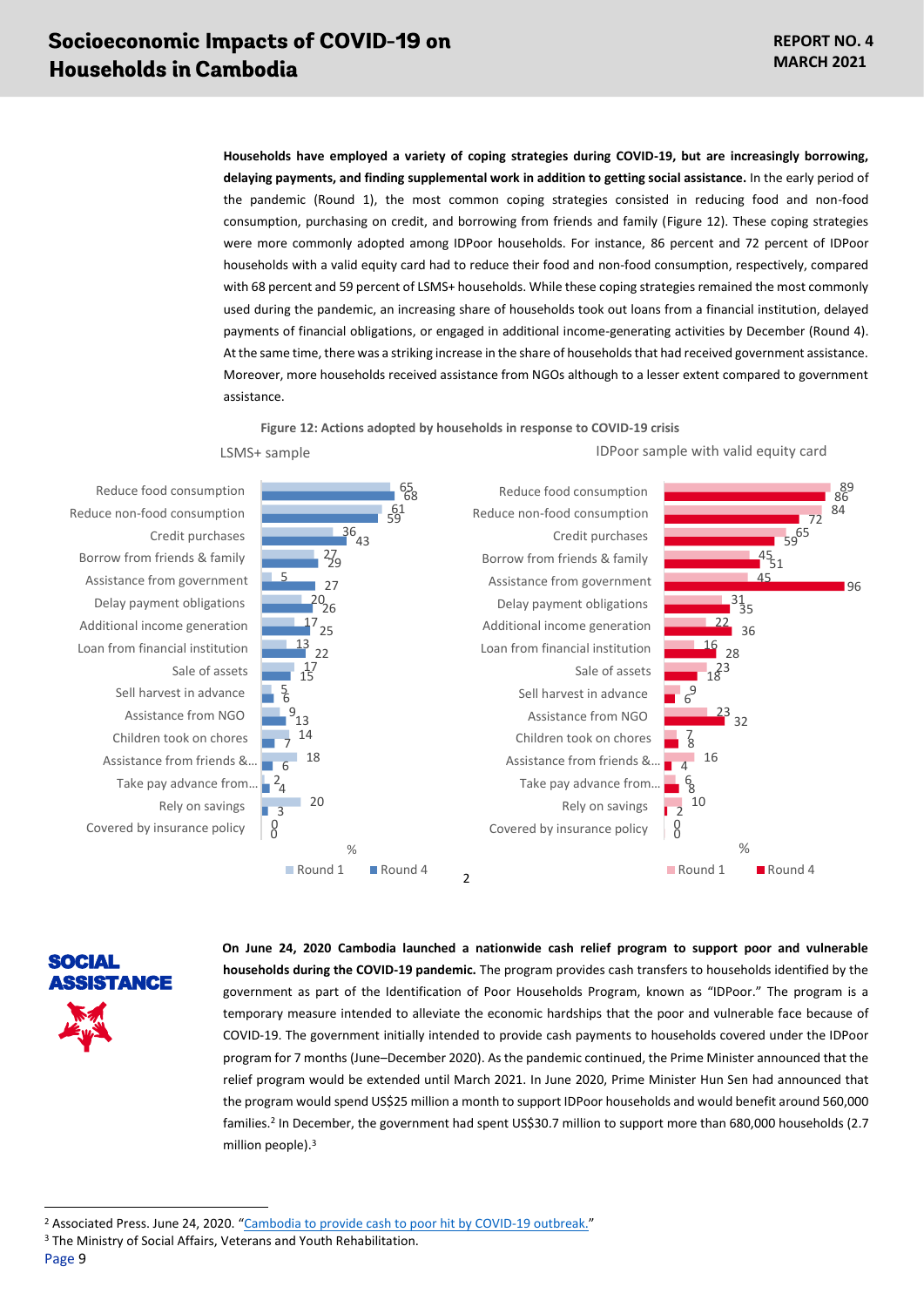**Since June 2020, there has been a marked increase in the share of eligible IDPoor households receiving social assistance from the government. <sup>4</sup>** The share of eligible IDPoor households that received any type of social support increased considerably from 50 percent to 91 percent between June and August 2020, then remained high at 92 percent in October before reaching 95 percent in December [\(Figure 13\)](#page-9-0). Of the eligible IDPoor householdsreceiving social assistance, nearly all received social assistance provided by the government and nearly all assistance in the form of direct cash transfers [\(Figure 14](#page-9-1) an[d Figure 15\)](#page-9-2). In terms of distribution of specific social assistance programs, 90 percent of programs listed by households are the COVID-19 relief cash transfers for poor and vulnerable households, while 30 percent are the conditional cash transfer for pregnant women and women with children under the age of 2.

<span id="page-9-2"></span><span id="page-9-1"></span><span id="page-9-0"></span>

**Most IDPoor households had received 6 to 7 installments of the COVID-19 relief cash transfers by December/January, averaging a total of US\$252.** Those who verified the validity of their equity card with the local authorities immediately following the launch of the program would have received about 7 installments around the time Round 4 of the HFPS was implemented.<sup>5</sup> Among the IDPoor cash transfer beneficiary households, 24 percent had received 7 transfers, 37 percent 6 transfers, 20 percent 5 transfers, and 10 percent had received 4 transfers since the launch of the program in June 2020 [\(Figure 16\)](#page-10-0). Only 9 percent report having received three or fewer transfers, likely due to later registration. The number of received installments can also vary as households enter or exit the IDPoor program over time. Since the launch of the COVID-19 relief cash transfer program, IDPoor households have received an average of US\$252 [\(Figure 17\)](#page-10-1). As expected, the average total cash transfer per household increases with the reported frequency of receipt.

<sup>4</sup> Eligible IDPoor refers to an IDPoor household with a valid equity card.

Page 10 <sup>5</sup> Registration or validation of the equity card with the commune council is a prerequisite for receiving the relief cash transfers.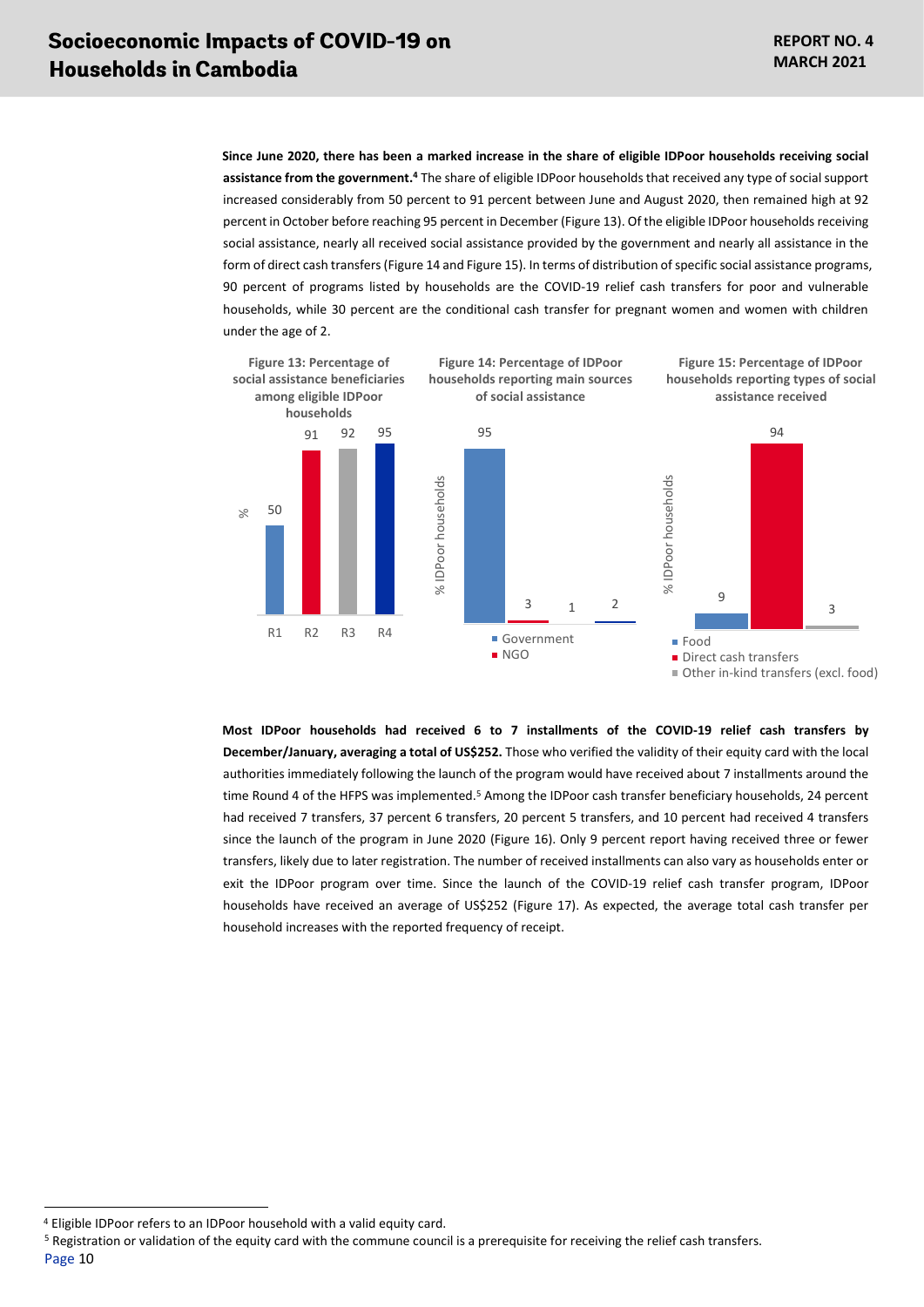<span id="page-10-1"></span> $252$ 

<span id="page-10-0"></span>

**The relief cash transfer program has reached many IDPoor households and registration has increased, and few eligible IDPoor households remain uncovered.** Only 7 percent of households with an equity card had yet to receive the cash transfers in December [\(Figure 18\)](#page-10-2). Most of these households (59 percent) had not registered at the commune council because they were not aware of the program or did not know that the cash transfers were for them. Registration among those that have not yet received transfers increased between August and October and then stagnated in December [\(Figure 19\)](#page-10-3). While the reach of the program is high with 93 percent of eligible IDPoor households having received the transfers, it has not further expanded into universal reach since October.

<span id="page-10-3"></span>**Figure 19: Registration among eligible IDPoor** 



**The relief transfer program is perceived to have contributed to the economic well-being of beneficiary households.** Around 37 percent of IDPoor households receiving the relief cash transfers report that the program has been extremely "important" for their household's economic well-being, while another 39 percent report that it has been "very important" [\(Figure 20\)](#page-11-0). As a result, the relief program is perceived to have had an impact on the economic well-being of beneficiary households and made "a lot of difference" for 47 percent of these households [\(Figure 21\)](#page-11-1). Beneficiaries of the COVID-19 cash transfers largely spent their cash on food [\(Figure 22\)](#page-11-2).

<span id="page-10-2"></span>**Figure 18: Share of eligible IDPoor households that have received the government relief cash transfers**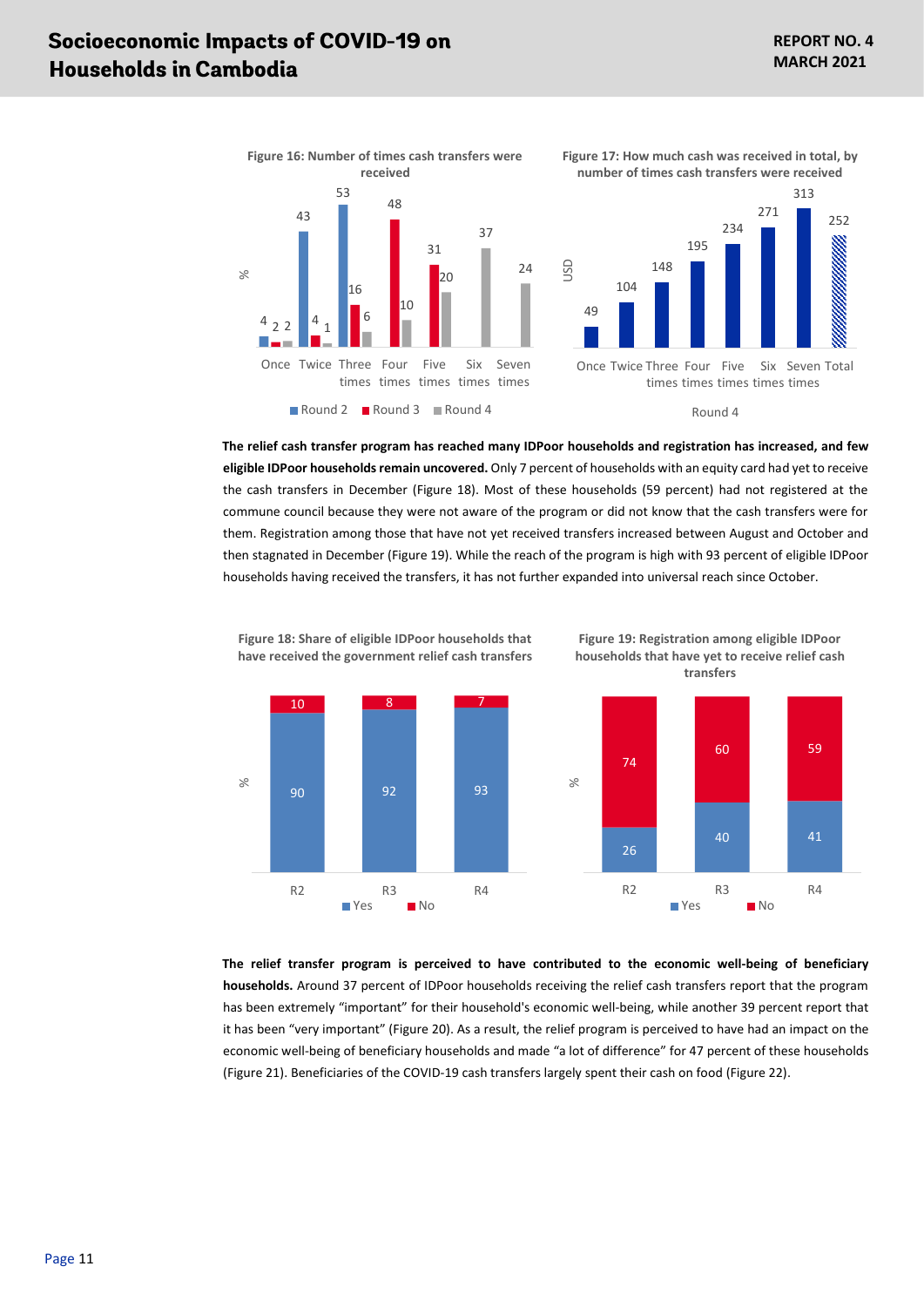<span id="page-11-1"></span><span id="page-11-0"></span>

<span id="page-11-2"></span>

**Figure 22: How the COVID-19 relief cash transfers were used**

### FOOD ISECURIT

**Food insecurity remained unchanged during October**–**December 2020 following a decline during August**– **October.** Among IDPoor households in Round 4, the prevalence of moderate-or-severe food insecurity during the previous 30 days preceding the survey was 34 percent (± 3.64), including 0.9 percent (± 0.56) who were severely food insecure [\(Figure 23\)](#page-12-0).<sup>6</sup> This is compared to 39 percent (± 4.13) affected by moderate-to severe food insecurity and 2.5 percent (± 1.09) by severe food insecurity in Round 3, a prevalence of food insecurity statistically indistinguishable from Round 4. Food insecurity also remained unchanged among the surveyed LSMS+ households, albeit from a lower base. Among the LSMS+ sample, 17 percent  $(t 5.62)$  of the population had experienced moderate-or-severe food insecurity in the past 30 days in December (Round 4), of which 0.5 percent (±1.00) were affected by severe food insecurity. In October (Round 3), 17 percent (± 5.34) experienced moderate-or-severe food insecurity, of which 0.7 percent (± 1.07) experienced severe food insecurity. The COVID-19 relief cash transfer program, whose poor and vulnerable beneficiaries largely spent their cash on food, likely helped mitigate food insecurity.

<sup>6</sup> Food insecurity prevalence rates are based on the application of the Food Insecurity Experience Scale (FIES), an experience-based metric of food insecurity severity that relies on people's direct responses to eight questions about their access to food. People experiencing moderate food insecurity will typically eat low-quality diets and might have been forced to also reduce the quantity of food they would normally eat at times, while those experiencing severe levels would have gone for entire days without eating, due to lack of money or other resources to obtain food. See [\(http://www.fao.org/in-action/voices-of-the-hungry/sdgs/en/\)](http://www.fao.org/in-action/voices-of-the-hungry/sdgs/en/).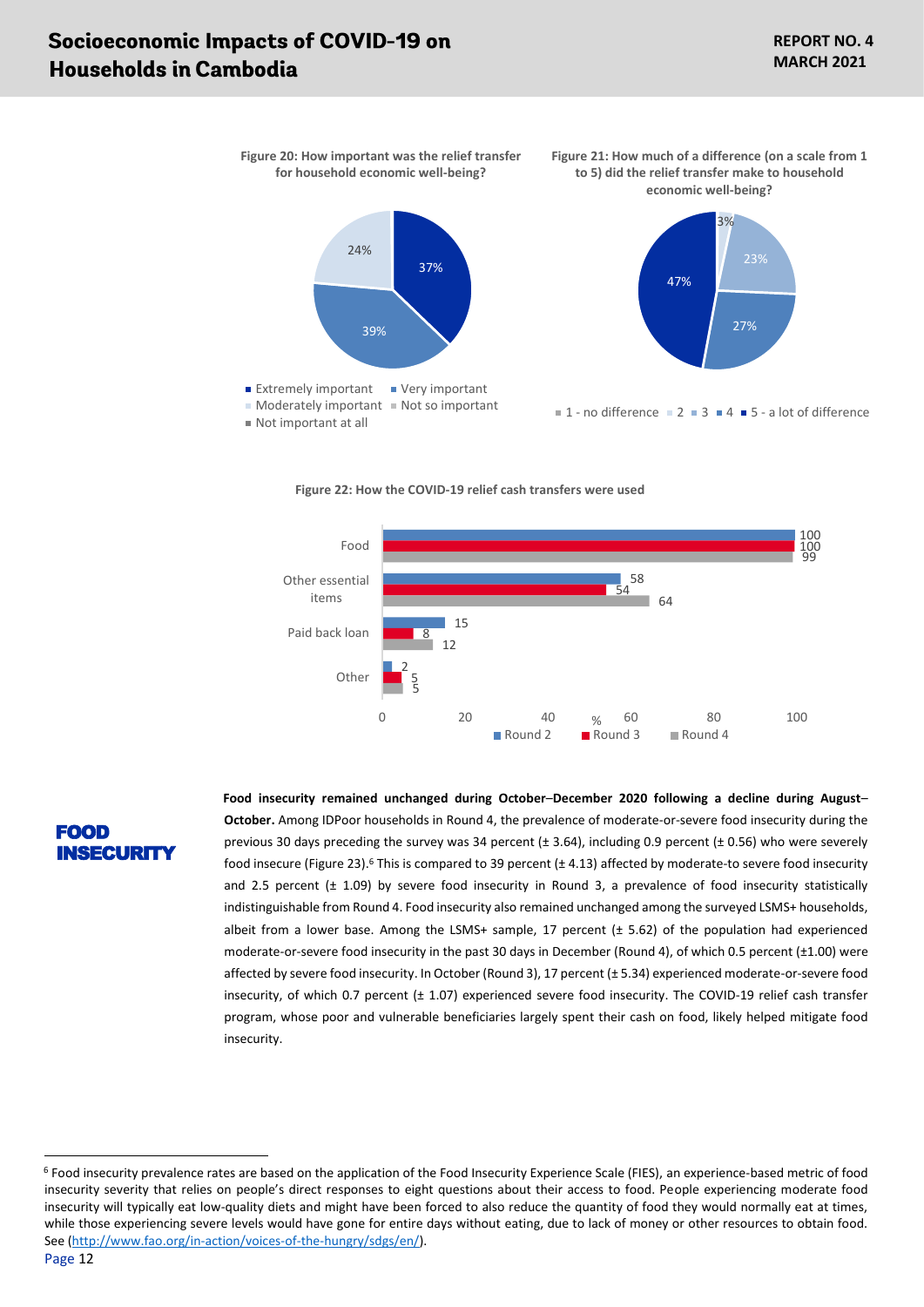<span id="page-12-0"></span>

**Figure 23: Share of population experiencing food insecurity**